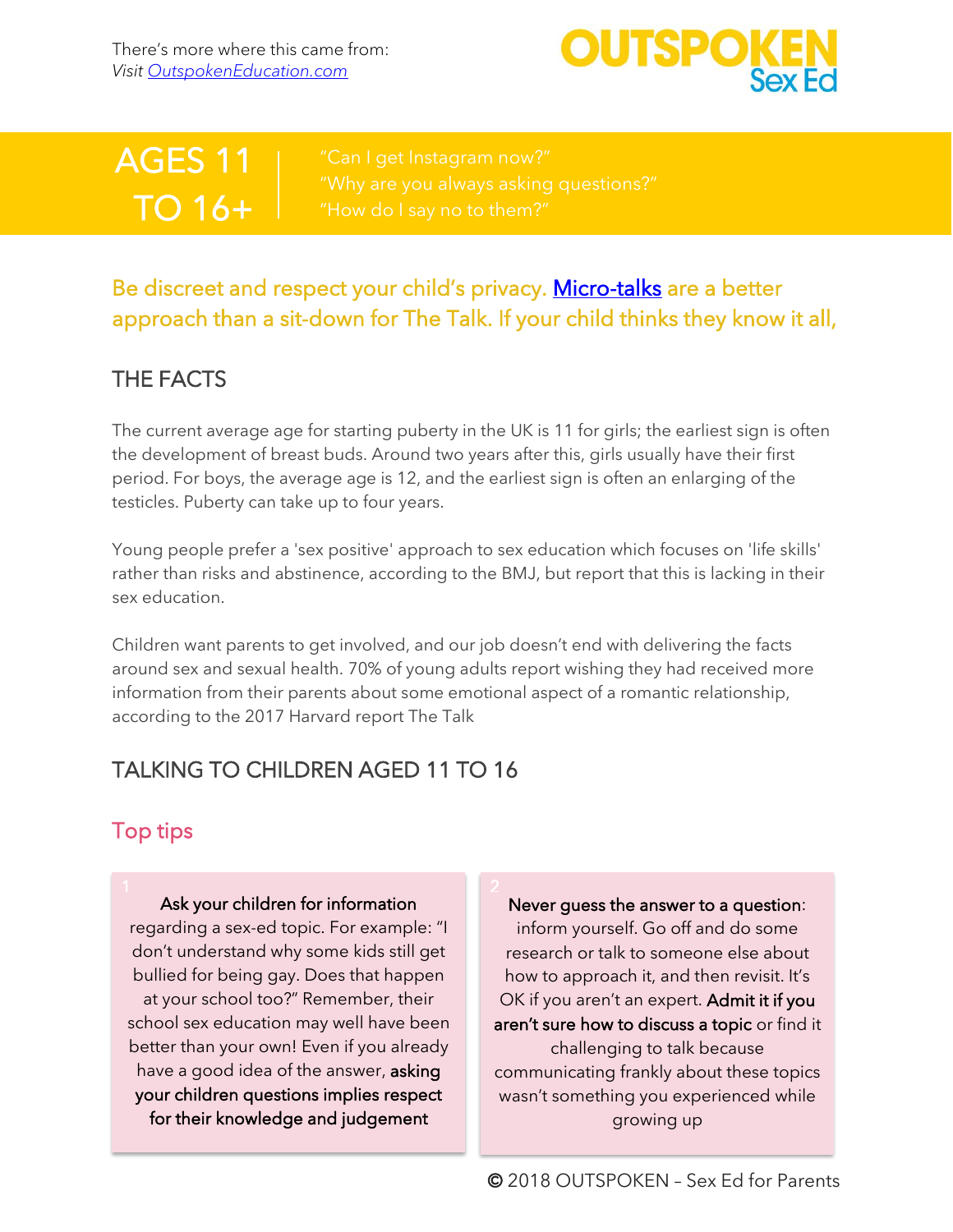There's more where this came from: *Visi[t OutspokenEducation.com](http://www.outspokeneducation.com/)*



As a way into conversations about difficult topics, ask them what their friends say. Discuss their friends' opinions and challenges about things like porn or sexting, and follow up by asking what their advice would be. Talking about others' experiences gives them the chance to talk about their feelings indirectly, and practice handling difficult situations in a safe way

#### Be mindful of respecting your children's 4

privacy. They may not want to talk with you about their thoughts and experiences all the time. If children are shy or embarrassed at the moment, tell them it is OK to talk about it another time. At least by continuing to bring up topics over time, you are laying the groundwork for future communication, and letting them know that you are there to support them if they need advice

## Top phrases

"Help me make up my mind on this…"

"I think you're mature enough to talk about this now"

"Your reaction shows me you know something about this already"

"Is there more to it than that?"

## MORE HELP WITH AGES 11 to 16+

#### 1. Parent Toolkit | SEX ED RESCUE

Sex Ed Rescue's Parent Toolkit is a treasure trove of links and articles. We like the 'Values' worksheet, 'Teachable Moments' and 'Sex Education Barriers Checklist' [Go to Sex Ed Rescue](https://sexedrescue.com/toolkit/) >

#### 2. 'The Talk' report | HARVARD GRADUATE SCHOOL OF EDUCATION

Insights from Harvard reserachers about how we can have meaningful and constructive conversations to promote healthy relationships and prevent misogyny. [Go to the Harvard](https://mcc.gse.harvard.edu/reports/the-talk) report >

#### 3. Online magazine | FUMBLE